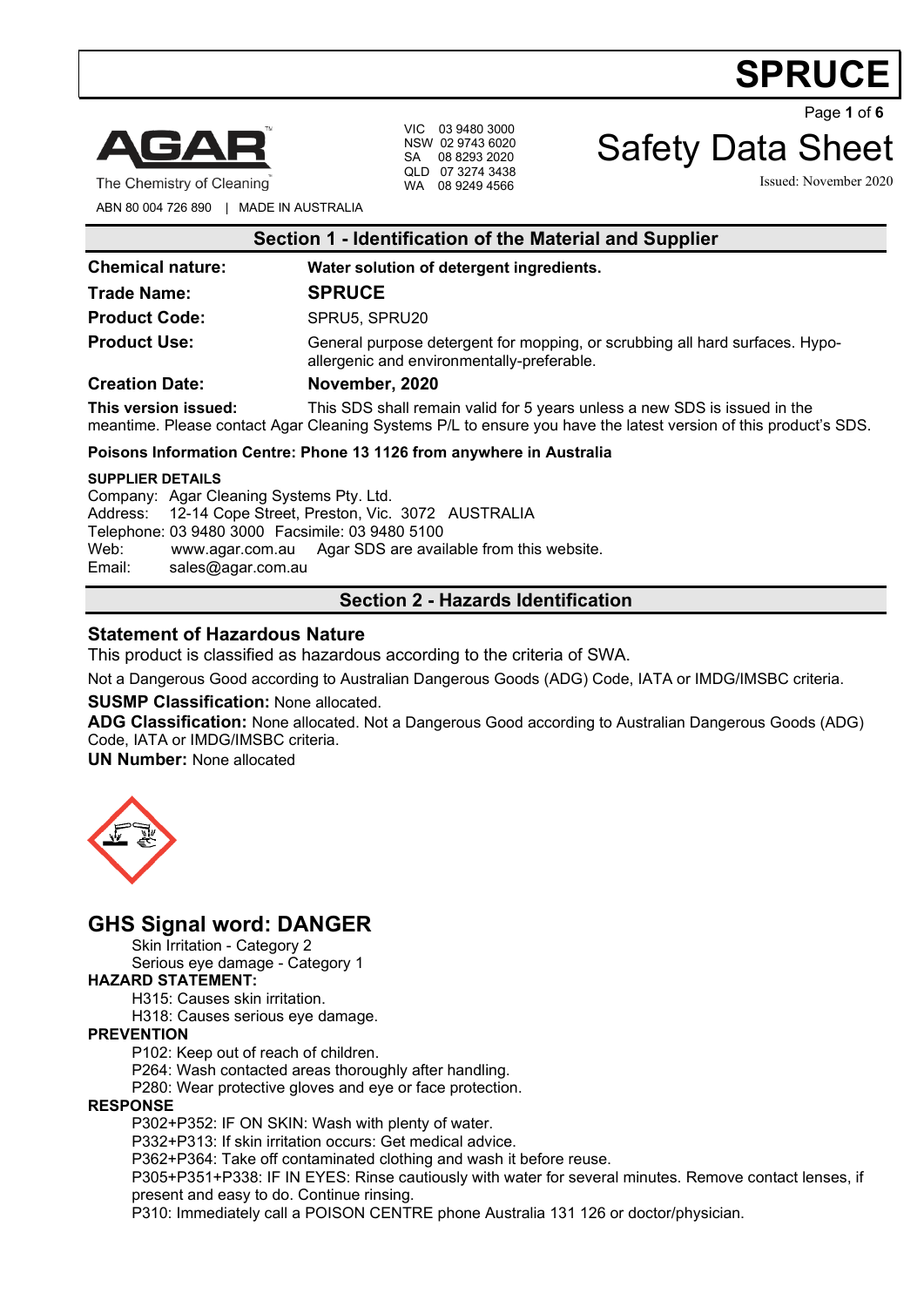Page **2** of **6**

#### **DISPOSAL**

P501: If they can not be recycled, dispose of contents to an approved waste disposal plant and containers to landfill (see Section 13 of this SDS).

#### **Diluted Product**

**This product becomes non-hazardous when diluted to 1 in 16 (6.3%) or more with water.**

#### **Emergency Overview**

**Physical Description & Colour: Red liquid.** 

**Odour:** Vanilla fragrance.

**Major Health Hazards:** Serious damage to eyes and skin irritation.

| <b>Section 3 - Composition/Information on Ingredients</b>                                                       |               |           |         |                                |  |
|-----------------------------------------------------------------------------------------------------------------|---------------|-----------|---------|--------------------------------|--|
| Ingredients                                                                                                     | <b>CAS No</b> | Conc,%    |         | TWA $(mg/m^3)$ STEL $(mg/m^3)$ |  |
| Nonionic surfactants                                                                                            | secret        | $10 - 30$ | not set | not set                        |  |
| Anionic surfactants                                                                                             | secret        | < 10      | not set | not set                        |  |
| Other non hazardous ingredients                                                                                 | secret        | $\leq 5$  | not set | not set                        |  |
| Water                                                                                                           | 7732-18-5     | to $100$  | not set | not set                        |  |
| This is a common cold modulated where and the fact of common order manuscript of the Controller of distribution |               |           |         |                                |  |

This is a commercial product whose exact ratio of components may vary slightly. Minor quantities of other non hazardous ingredients are also possible.

The SWA TWA exposure value is the average airborne concentration of a particular substance when calculated over a normal 8 hour working day for a 5 day working week. The STEL (Short Term Exposure Limit) is an exposure value that may be equalled (but should not be exceeded) for no longer than 15 minutes and should not be repeated more than 4 times per day. There should be at least 60 minutes between successive exposures at the STEL. The term "peak "is used when the TWA limit, because of the rapid action of the substance, should never be exceeded, even briefly.

#### **Section 4 - First Aid Measures**

# **General Information:**

You should call the Poisons Information Centre if you feel that you may have been poisoned, burned or irritated by this product. The number is 13 1126 from anywhere in Australia (0800 764 766 in New Zealand) and is available at all times. Have this SDS with you when you call.

# **Undiluted Product:**

**Inhalation:** No first aid measures normally required. However, if inhalation has occurred, and irritation has developed, remove to fresh air and observe until recovered. If irritation becomes painful or persists more than about 30 minutes, seek medical advice. **Skin Contact:** Wash gently and thoroughly with water (use non-abrasive soap if necessary) for 5 minutes or until chemical is removed.

**Eye Contact:** Immediately flush the contaminated eye(s) with lukewarm, gently flowing water for 15 minutes or until the product is removed, while holding the eyelid(s) open. Take care not to rinse contaminated water into the unaffected eye or onto the face. Obtain medical attention immediately. Take special care if exposed person is wearing contact lenses.

**Ingestion:** If swallowed, do NOT induce vomiting. Wash mouth with water and give some water to drink. If symptoms develop, or in doubt, contact a Poisons Information Centre, or a doctor.

# **Diluted Product (1 in 15):**

**Inhalation:** First aid is not generally required. **Skin Contact:** First aid is not generally required. However, if irritation does occur, flush with water until product is removed.

**Eye Contact:** Immediately flush the contaminated eye(s) with lukewarm, gently flowing water for 5 minutes or until the product is removed, while holding the eyelid(s) open. Take special care if exposed person is wearing contact lenses. If irritation occurs, obtain medical advice.

**Ingestion:** First aid is not generally required. Seek medical attention if you feel unwell.

# **Section 5 - Fire Fighting Measures**

**Fire and Explosion Hazards**: The major hazard in fires is usually inhalation of heated and toxic or oxygen deficient (or both), fire gases. There is no risk of an explosion from this product under normal circumstances if it is involved in a fire.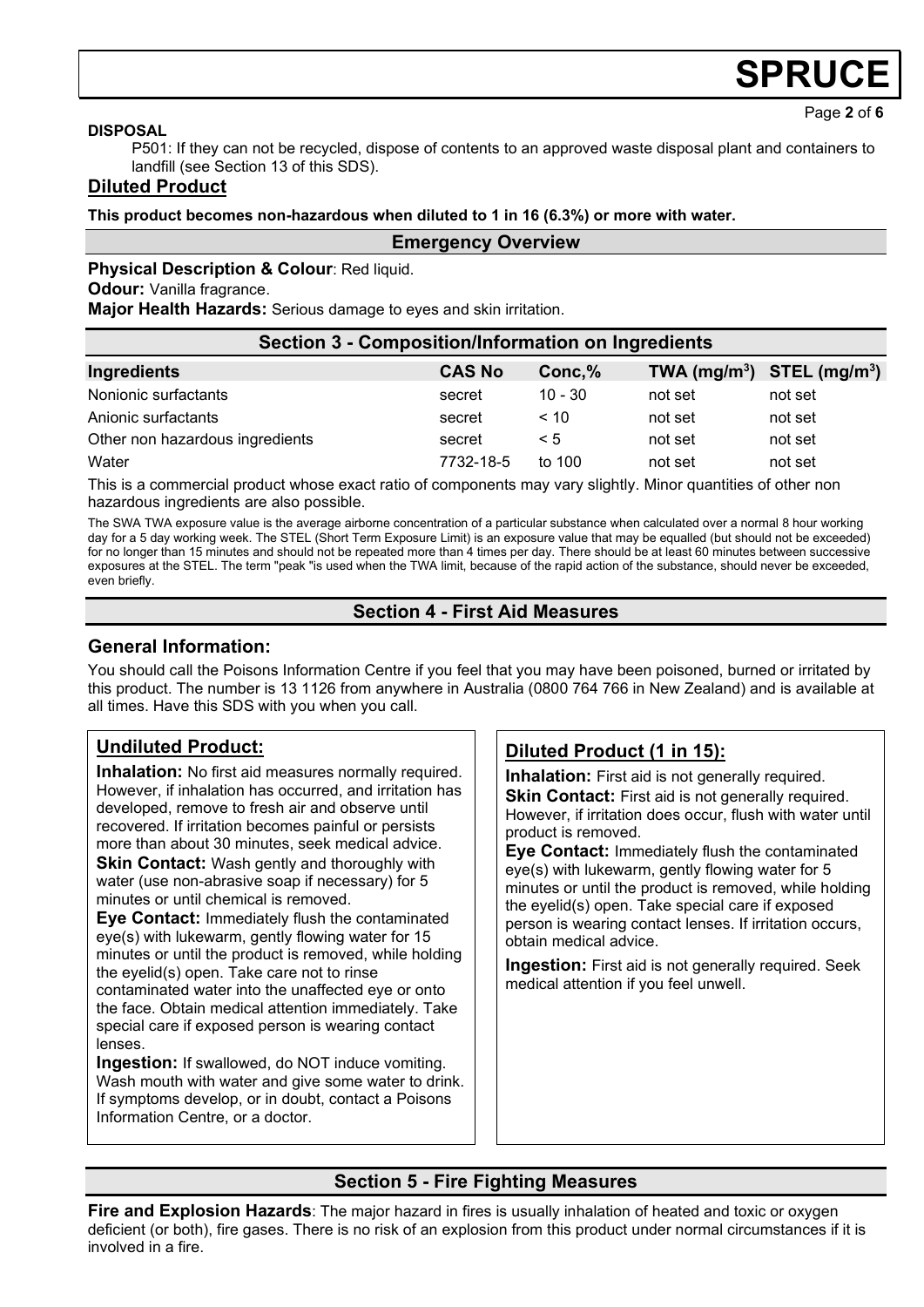Page **3** of **6**

Only small quantities of decomposition products are expected from this product at temperatures normally achieved in a fire. This will only occur after heating to dryness.

Fire decomposition products from this product are likely to be irritating if inhaled. Take appropriate protective measures.

**Extinguishing Media:** Not combustible. Use extinguishing media suited to burning materials. **Fire Fighting:** If a significant quantity of this product is involved in a fire, call the fire brigade.

| Flash point:                     | Does not burn.                  |
|----------------------------------|---------------------------------|
| <b>Upper Flammability Limit:</b> | Does not burn.                  |
| <b>Lower Flammability Limit:</b> | Does not burn.                  |
| <b>Autoignition temperature:</b> | Not applicable - does not burn. |
| <b>Flammability Class:</b>       | Does not burn.                  |
|                                  |                                 |

### **Section 6 - Accidental Release Measures**

**Accidental release:** Minor spills do not normally need any special cleanup measures. In the event of a major spill, prevent spillage from entering drains or water courses. Wear full protective clothing including eye/face protection. All skin areas should be covered. See below under Personal Protection regarding Australian Standards relating to personal protective equipment. Suitable materials for protective clothing include rubber, PVC. Eye/face protective equipment should comprise as a minimum, protective goggles. If there is a significant chance that vapours or mists are likely to build up in the cleanup area, we recommend that you use a respirator. Usually, no respirator is necessary when using this product. However, if you have any doubts consult the Australian Standard mentioned below (section 8).

Stop leak if safe to do so, and contain spill. Absorb onto sand, vermiculite or other suitable absorbent material. If spill is too large or if absorbent material is not available, try to create a dike to stop material spreading or going into drains or waterways. Sweep up and shovel or collect recoverable product into labelled containers for recycling or salvage, and dispose of promptly. Recycle containers wherever possible after careful cleaning. After spills, wash area preventing runoff from entering drains. If a significant quantity of material enters drains, advise emergency services. This material may be suitable for approved landfill. Ensure legality of disposal by consulting regulations prior to disposal. Thoroughly launder protective clothing before storage or re-use. Advise laundry of nature of contamination when sending contaminated clothing to laundry.

# **Section 7 - Handling and Storage**

**Handling:** Keep exposure to this product to a minimum, and minimise the quantities kept in work areas. Check Section 8 of this SDS for details of personal protective measures, and make sure that those measures are followed. The measures detailed below under "Storage" should be followed during handling in order to minimise risks to persons using the product in the workplace. Also, avoid contact or contamination of product with incompatible materials listed in Section 10.

**Storage:** Make sure that containers of this product are kept tightly closed. Make sure that the product does not come into contact with substances listed under "Incompatibilities" in Section 10. Some liquid preparations settle or separate on standing and may require stirring before use.

# **Section 8 - Exposure Controls and Personal Protection**

The following Australian Standards will provide general advice regarding safety clothing and equipment:

Respiratory equipment: **AS/NZS 1715**, Protective Gloves: **AS 2161**, Occupational Protective Clothing: AS/NZS 4501 set 2008, Industrial Eye Protection: **AS1336** and **AS/NZS 1337**, Occupational Protective Footwear: **AS/NZS2210**.

# **SWA Exposure Limits TWA (mg/m3**

**) STEL (mg/m3 )** Exposure limits have not been established by SWA for any of the significant ingredients in this product.

No special equipment is usually needed when occasionally handling small quantities. The following instructions are for bulk handling or where regular exposure in an occupational setting occurs without proper containment systems.

# **Undiluted Product:**

**Ventilation:** No special ventilation requirements are necessary.

**Eye Protection:** Protective glasses or goggles should be worn when this product is being used. Failure to protect your eyes may cause them harm. Emergency eye wash facilities are also

recommended in an area close to where this product is being used.

# **Diluted Product (1 in 15):**

**Ventilation:** No special ventilation requirements are necessary.

**Eye Protection:** Protective glasses or goggles should be worn when this product is being used. **Skin Protection:** The information at hand indicates that this product is not harmful and that normally no skin protection is necessary. However, we suggest that you routinely avoid contact with all chemical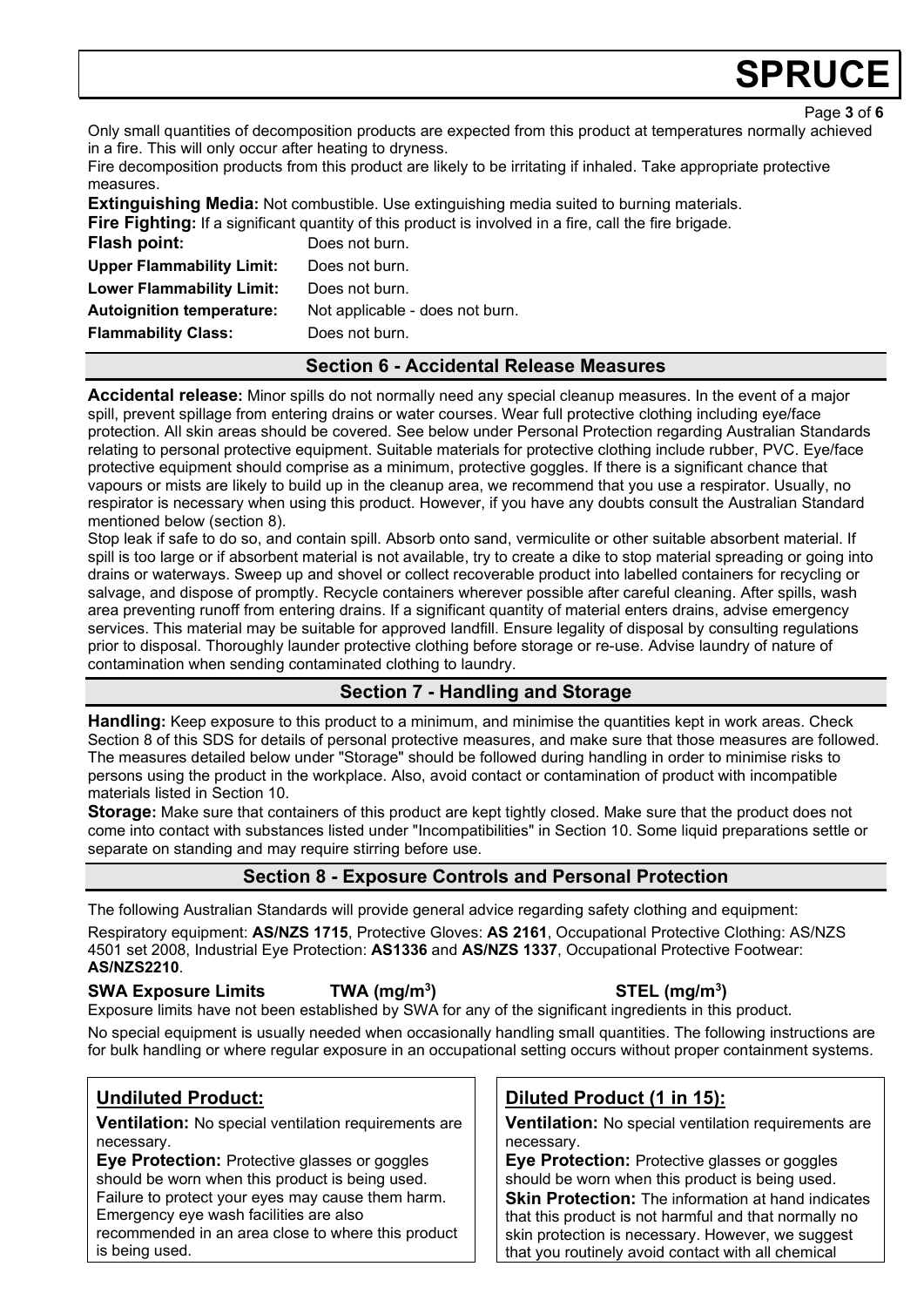Page **4** of **6**

**Skin Protection: Prevent skin contact by wearing** impervious gloves and overalls. Make sure that all skin areas are covered.

**Respirator:** Usually, no respirator is necessary when using this product. However, if you have any doubts consult the Australian Standard mentioned above.

Eyebaths or eyewash stations and safety deluge showers should, if practical, be provided near to where this product is being handled commercially. products and that you wear suitable gloves if skin contact is likely.

**Respirator:** Usually, no respirator is necessary when using this product.

#### **Section 9 - Physical and Chemical Properties:**

| <b>Physical Description &amp; colour:</b> | Red liquid.                     |
|-------------------------------------------|---------------------------------|
| Odour:                                    | Vanilla fragrance.              |
| <b>Boiling Point:</b>                     | Approximately 100°C at 100kPa.  |
| <b>Freezing/Melting Point:</b>            | Below 0°C.                      |
| <b>Volatiles:</b>                         | $< 0.5\%$ VOC                   |
| <b>Vapour Pressure:</b>                   | No data.                        |
| <b>Vapour Density:</b>                    | As for water.                   |
| <b>Specific Gravity:</b>                  | 1.02                            |
| <b>Water Solubility:</b>                  | Completely soluble in water.    |
| pH:                                       | $8.2 - 9.5$ (as supplied)       |
| <b>Volatility:</b>                        | No data.                        |
| <b>Odour Threshold:</b>                   | No data.                        |
| <b>Evaporation Rate:</b>                  | As for water.                   |
| <b>Coeff Oil/water Distribution:</b>      | No data                         |
| <b>Autoignition temp:</b>                 | Not applicable - does not burn. |

### **Section 10 - Stability and Reactivity**

**Reactivity:** This product is unlikely to react or decompose under normal storage conditions. However, if you have any doubts, contact the supplier for advice on shelf life properties.

**Conditions to Avoid:** Keep containers tightly closed.

**Incompatibilities:** Oxidising agents.

**Fire Decomposition:** Only small quantities of decomposition products are expected from this product at temperatures normally achieved in a fire. This will only occur after heating to dryness. Combustion forms carbon dioxide, and if incomplete, carbon monoxide and possibly smoke. Water is also formed. May form oxides of sulphur (sulphur dioxide is a respiratory hazard) and other sulphur compounds. Most will have a foul odour. Sodium compounds. Carbon monoxide poisoning produces headache, weakness, nausea, dizziness, confusion, dimness of vision, disturbance of judgment, and unconsciousness followed by coma and death.

**Polymerisation:** This product will not undergo polymerisation reactions.

# **Section 11 - Toxicological Information**

#### **Information on toxicological effects:**

| Acute toxicity                                              | No known significant effects or hazards. |
|-------------------------------------------------------------|------------------------------------------|
| Skin corrosion/irritation                                   | Irritant.                                |
| Serious eye damage/irritation                               | Serious eye damage.                      |
| Respiratory or skin sensitisation                           | No known significant effects or hazards. |
| Germ cell mutagenicity                                      | No known significant effects or hazards. |
| Carcinogenicity                                             | No known significant effects or hazards. |
| Reproductive toxicity                                       | No known significant effects or hazards. |
| Specific target organ toxicity<br>(STOT)- single exposure   | No known significant effects or hazards. |
| Specific target organ toxicity<br>(STOT)- repeated exposure | No known significant effects or hazards. |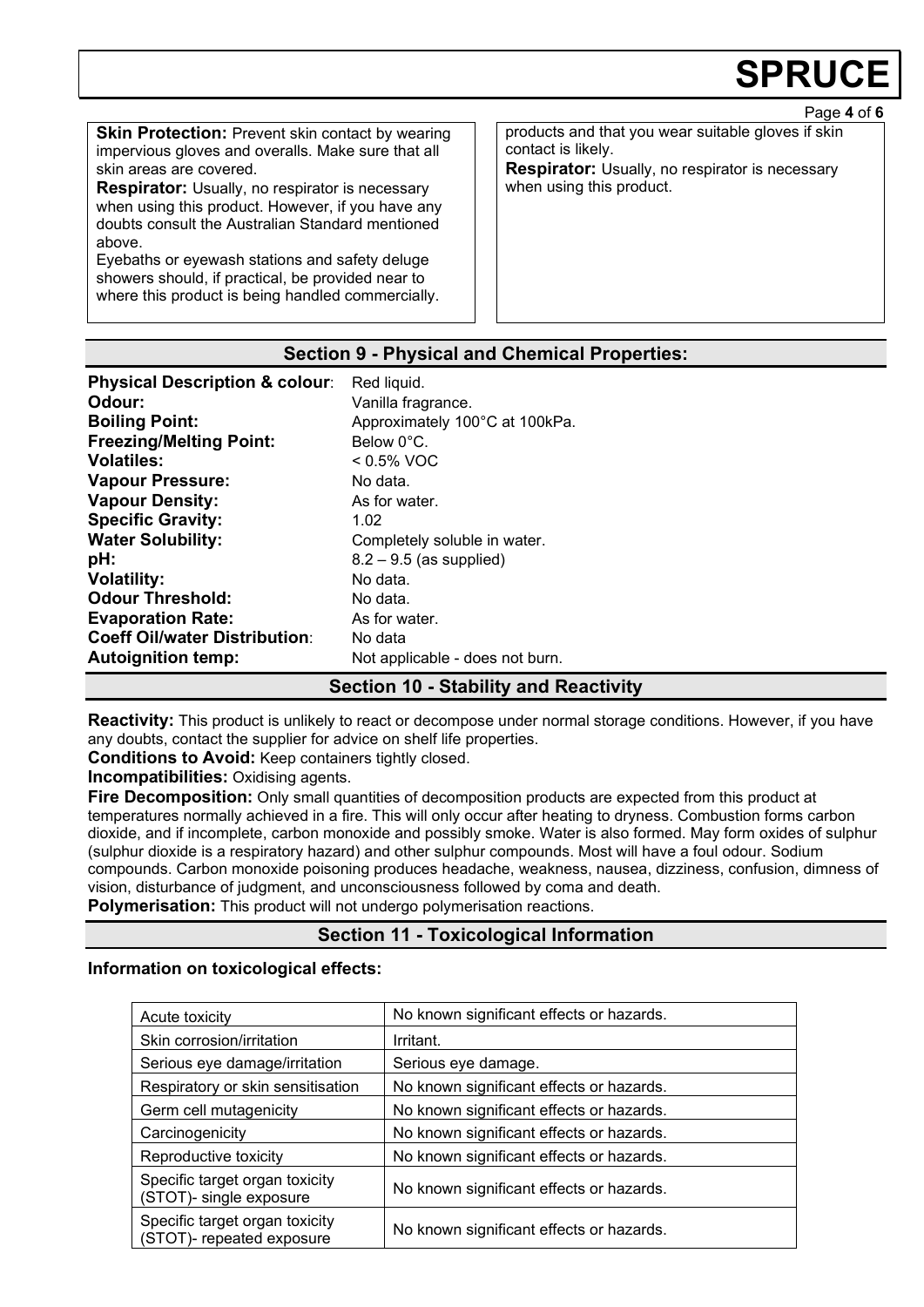Aspiration hazard **No known significant effects or hazards.** 

Page **5** of **6**

### **Classification of Hazardous Ingredients**

**Ingredient: Health effects:** 

#### Nonionic surfactants Skin irritation and serious eye damage. Harmful if swallowed. Skin irritation and serious eye damage. Harmful if swallowed.

### **Potential Health Effects**

#### **Inhalation:**

**Short Term Exposure:** Available data indicates that this product is not harmful. However product may be mildly irritating, although unlikely to cause anything more than mild transient discomfort.

**Long Term Exposure:** No data for health effects associated with long term inhalation.

#### **Skin Contact:**

**Short Term Exposure:** This product is a skin irritant. Symptoms may include itchiness and reddening of contacted skin. Other symptoms may also become evident, but if treated promptly, all should disappear once exposure has ceased.

**Long Term Exposure:** No data for health effects associated with long term skin exposure.

### **Eye Contact:**

**Short Term Exposure:** This product is damaging to the eyes. Symptoms may include stinging and reddening of eyes and watering which may become copious. Other symptoms may also become evident. If exposure is brief, symptoms should disappear once exposure has ceased. However, lengthy exposure or delayed treatment may cause permanent damage.

**Long Term Exposure:** No data for health effects associated with long term eye exposure.

#### **Ingestion:**

**Short Term Exposure:** Significant oral exposure is considered to be unlikely. However, this product is an oral irritant. Symptoms may include burning sensation and reddening of skin in mouth and throat. Other symptoms may also become evident, but all should disappear once exposure has ceased.

**Long Term Exposure:** No data for health effects associated with long term ingestion.

#### **Carcinogen Status:**

**SWA:** No significant ingredient is classified as carcinogenic by SWA.

**NTP:** No significant ingredient is classified as carcinogenic by NTP.

**IARC:** No significant ingredient is classified as carcinogenic by IARC.

#### **Section 12 - Ecological Information**

This product is biodegradable. It will not accumulate in the soil or water or cause long term problems.

#### **Section 13 - Disposal Considerations**

**Disposal:** Containers should be emptied as completely as practical before disposal. If possible, recycle product and containers either in-house or send to recycle company. If this is not practical, send to a commercial waste disposal site.

#### **Section 14 - Transport Information**

**UN Number:** This product is not classified as a Dangerous Good by ADG, IATA or IMDG/IMSBC criteria. No special transport conditions are necessary unless required by other regulations.

# **Section 15 - Regulatory Information**

**AICS:** All of the significant ingredients in this formulation are compliant with AICIS regulations.

#### **Section 16 - Other Information**

#### **This SDS contains only safety-related information. For other data see product literature.**

THIS SDS SUMMARISES OUR BEST KNOWLEDGE OF THE HEALTH AND SAFETY HAZARD INFORMATION OF THE PRODUCT AND HOW TO SAFELY HANDLE AND USE THE PRODUCT IN THE WORKPLACE. EACH USER MUST REVIEW THIS SDS IN THE CONTEXT OF HOW THE PRODUCT WILL BE HANDLED AND USED IN THE WORKPLACE.

IF CLARIFICATION OR FURTHER INFORMATION IS NEEDED TO ENSURE THAT AN APPROPRIATE RISK ASSESSMENT CAN BE MADE, THE USER SHOULD CONTACT THIS COMPANY SO WE CAN ATTEMPT TO PROVIDE ADDITIONAL INFORMATION. OUR RESPONSIBILITY FOR PRODUCTS SOLD IS SUBJECT TO OUR STANDARD TERMS AND CONDITIONS, A COPY OF WHICH IS SENT TO OUR CUSTOMERS AND IS ALSO AVAILABLE ON REQUEST.

Please read all labels carefully before using product.